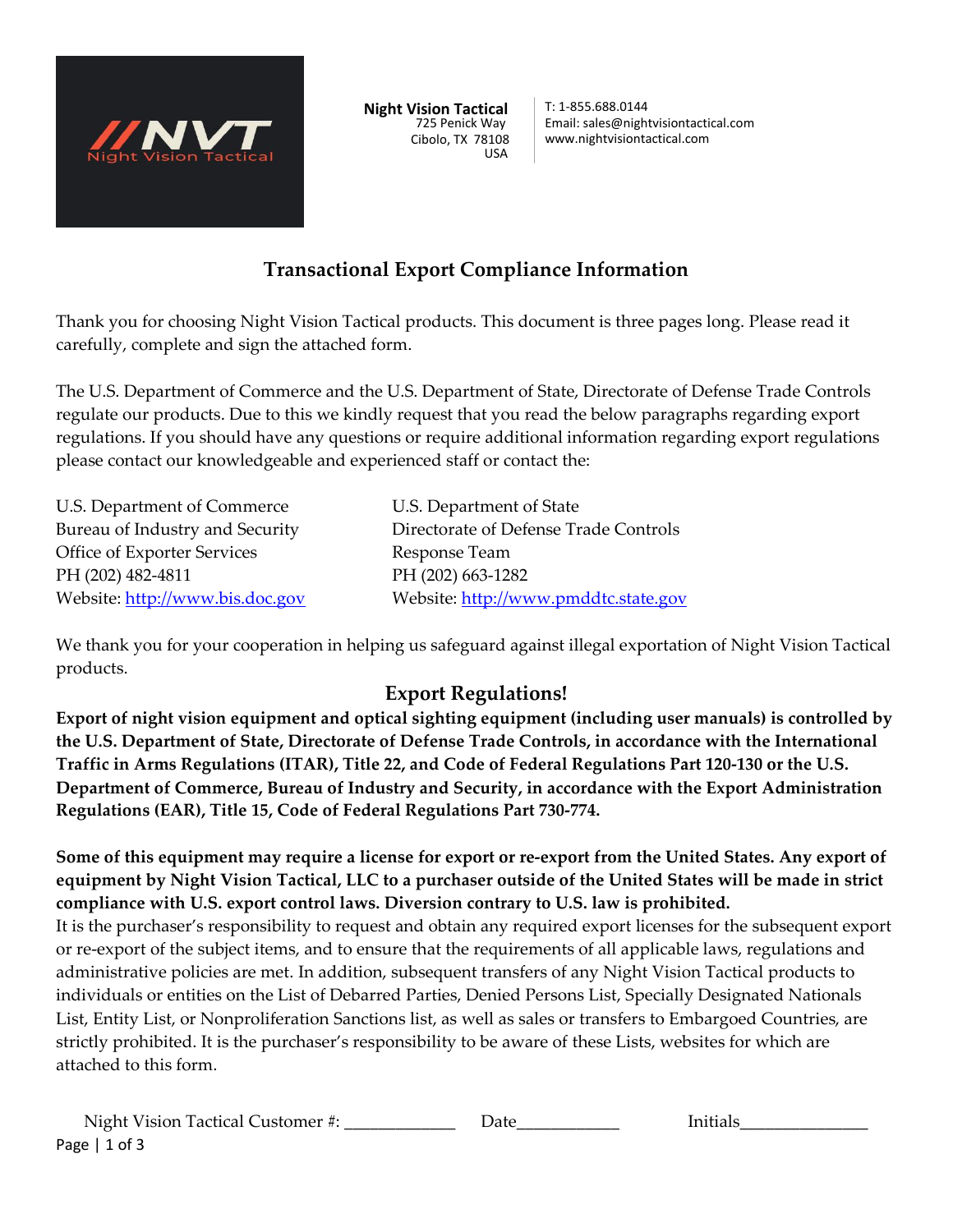

**Night Vision Tactical** 725 Penick Way Cibolo, TX 78108 USA

T: 1-855.688.0144 Email: sales@nightvisiontactical.com www.nightvisiontactical.com

# **Export Compliance Acknowledgement Form.**

- 1. I understand that **all** of the products obtained from Night Vision Tactical are subject to U.S. Government export control laws and regulations and that they fall under the control jurisdiction of either the Department of State or the Department of Commerce.
- 2. I understand that it is unlawful to export, or attempt to export or otherwise transfer or sell any hardware or technical data or furnish any service to any foreign person, whether abroad or in the United States without first obtaining any required license or written approval.
- 3. I understand that, for purposes of U.S. export control compliance, a foreign person means any natural person who is not a lawful permanent resident as defined by 8 U.S.C.1101(a)(20) or who is not a protected individual as defined by 8 U.S.C. 1324b(a)(3). It also means any foreign corporation, business association, partnership, trust, society or any other entity or group that is not incorporated or organized to do business in the U.S., as well as international organizations, foreign governments and any agency or subdivision of foreign governments (e.g., diplomatic missions).
- 4. I understand that I am responsible for compliance with any and all U.S. Government export controls and regulations and that, if I violate them, it could result upon conviction in severe criminal and civil penalties (including substantial fines, imprisonment, seizure of controlled products and technical data, and/or suspension/removal of export privileges) for my company and me.
- 5. I further understand that sales or transfers of any Night Vision Tactical products to individuals, entities and countries named in the lists referenced in the Lists of Prohibited Individuals, Entities and Countries are strictly prohibited.

### **Lists of Prohibited Individuals, Entities and Countries**

- Denied Persons list: http://www.bis.doc.gov/dpl/Default.shtm
- Entity List:http://www.bis.doc.gov/Entities/Default.htm
- Specially Designated Nationals Listhttp://www.treasury.gov/resource-center/sanctions/SDN-List/Pages/default.aspx
- Debarred Parties List: http://www.pmddtc.state.gov/compliance/debar\_intro.html
- Nonproliferation Sanctions List: http://www.state.gov/t/isn/c15231.htm
- Embargoed Countries and Destinations (see EAR part 746): http://www.bis.doc.gov/policiesandregulations/ear/index.htm and OFAC Sanctions Programs: http://www.treasury.gov/resource-center/sanctions/Pages/default.aspx

Night Vision Tactical Customer #:  $\qquad \qquad$  Date  $\qquad \qquad$  Initials